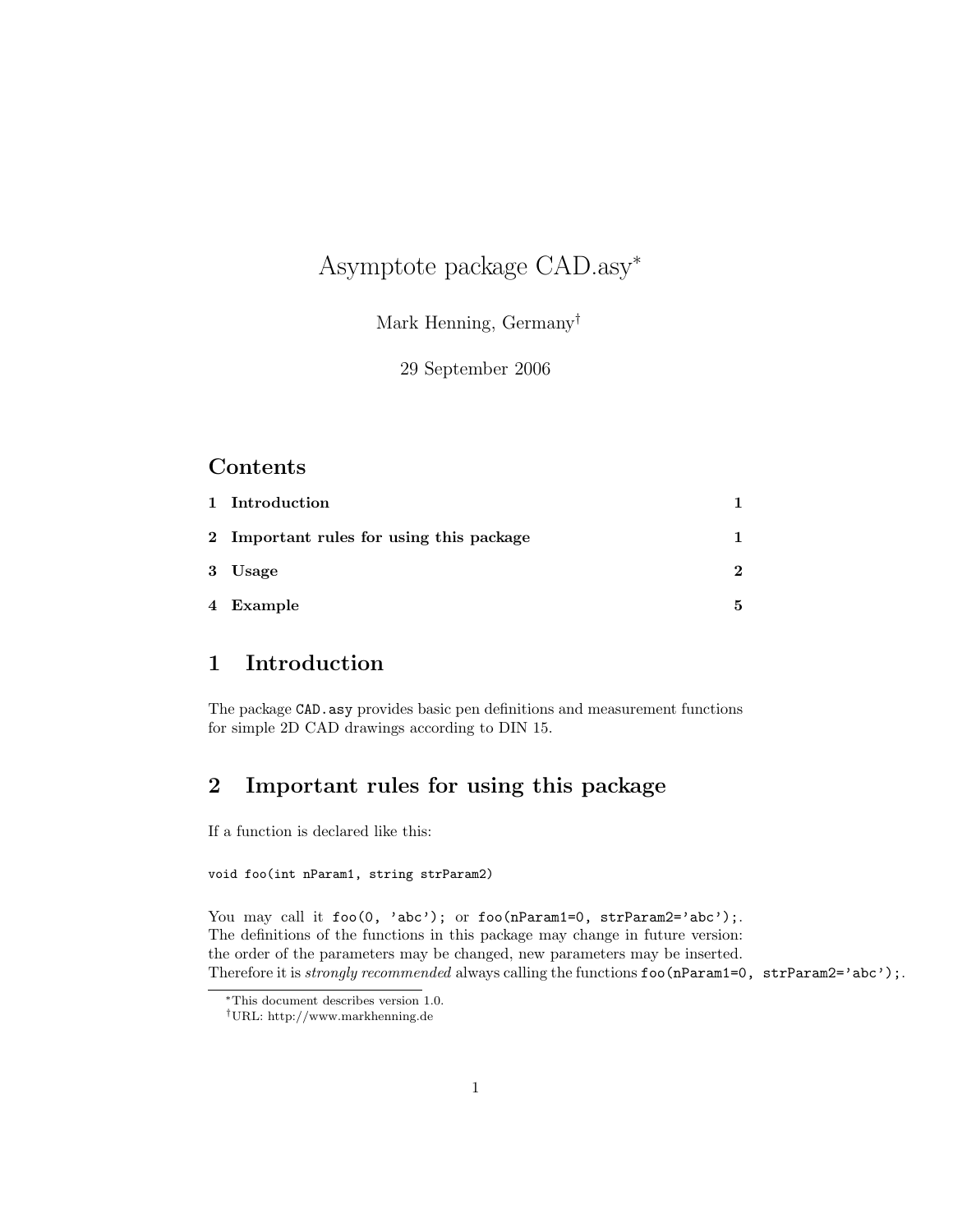## 3 Usage

To use the capabilities of the package, import it:

import CAD;

All functions are encapsulated in the structure sCAD. As the pen definitions may differ depending on the size of your drawing, you have to initialize the structure before drawing:

```
static sCAD Create(int nLineGroup = 1)
```
The parameter nLineGroup depends on the size of your drawing. It specifies the line group to define the pens and thus the width used for the lines. The parameter has to be within the range [0; 3]. The larger the value, the thicker the lines. Code example:

sCAD cad = sCAD.Create();

The created variable cad then provides the most important pens. Available pens are:

- The pens of group A:
	- $-$  pA
	- pVisibleEdge
	- pVisibleContour
	- pUsableWindingLength
	- pSystemLine
	- pDiagramCurve
	- pSurfaceStructure
- The pens of group B:
	- $-$  pB
	- pLightEdge
	- pMeasureLine
	- $-$  pMeasureHelpLine
	- pMeasureLineBound
	- pReferenceLine
	- pHatch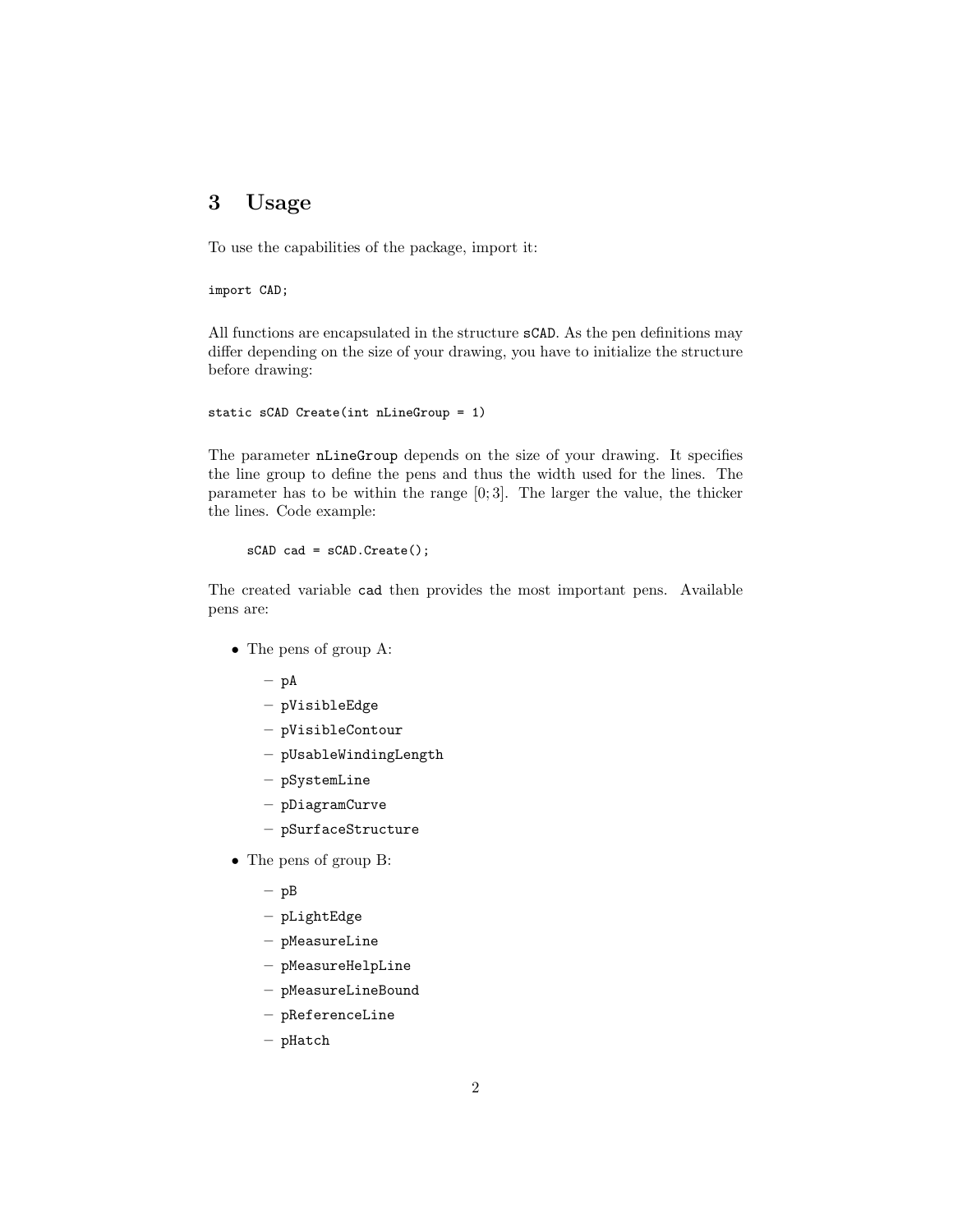- pWindingGround
- pDiagonalCross
- pBendLine
- pProjectionLine
- pGrid
- The pens of group C:
	- $-$  pC
	- pFreehand
- The pens of group E:
	- $pE$
	- pSurfaceTreatmentAllowed
- The pens of group F:
	- $-$  pF
	- pInvisibleEdge
	- pInvisibleContour
- The pens of group G:
	- $\, {\rm pG}$
	- pMiddleLine
	- pSymmetryLine
	- pPartialCircle
	- pCircularHole
	- pDivisionPlane
	- pTransferLine
- The pens of group J:
	- pJ
	- $-$  pCuttingPlane
	- pSurfaceTreatmentRequested
- The pens of group K:
	- $-$  pK
	- pContourBeforeDeformation
	- pAdjacentPartContour
	- pEndShapeRawMaterial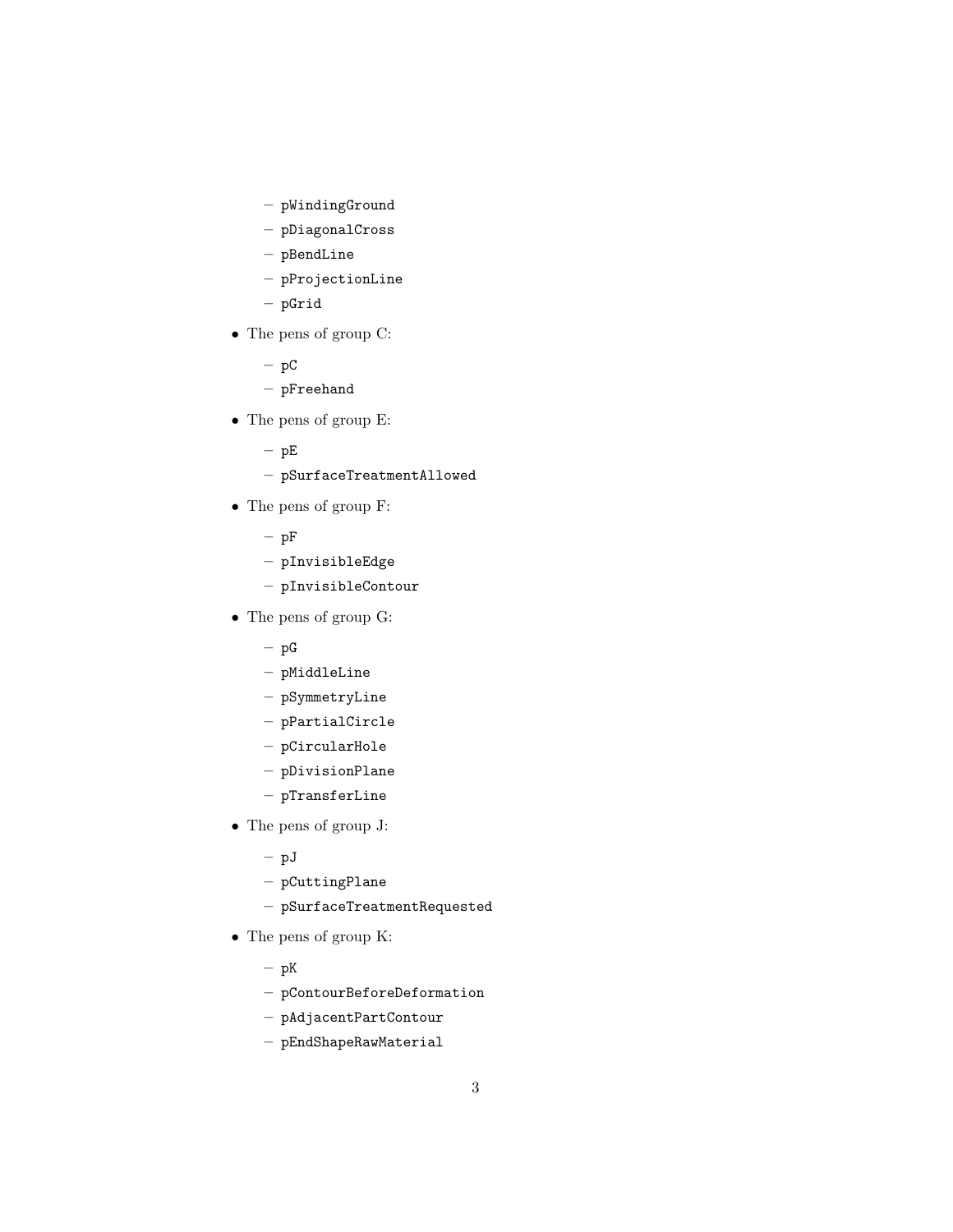– pContourEligibleType

– pPartInFrontOfCuttingPlane

All pens of one group are the same. So there is no difference between the pen pA and the pen pVisibleEdge. You may use the short names or the descriptive ones. The list of groups is not complete. I had no idea how to implement the pens of group D. For me, group H seems to be obsolete, and there is no group I contained in DIN 15. In the case I did something wrong translating the German names into English, the source file also contains the original German names of each pen. Whenever a drawing function does not allow you to select the pen, the right pen is selected automatically.

```
void MeasureLine(picture pic = currentpicture,
                 Label L,
                 pair pFrom,
                 pair pTo,
                 real dblLeft = 0,
                 real dblRight = 0,
                 real dblRelPosition = 0.5,
                 bool bSmallBound = false)
```
This is the basic function to draw labeled straight measurement lines. pic denotes the picture the line has to be drawn into, L is the label of the line. The pairs pFrom and pTo are the start and the end point of the distance to measure, respectively. Note, that these two points do not refer to the start and end point of the line, as it may be longer than the measured distance.

The line is extended on its left side  $(=$  the part of the line 'before' the start point) by the distance  $dblLeft$ . On its right side (= the part of the line 'behind' the end point) it is extended by the distance dblRight. dblLeft and dblRight must be  $\leq 0$ . If only one of both values is zero, it is set to the value of the other one, because according to DIN 15 it is not allowed to draw a measurement line asymmetrically. The position of the arrows indicating begin and end of the distance depends on dblLeft and dblRight. If both values are 0, the measurement arrows are drawn within the measurement distance. Otherwise they are drawn outside.

The parameter dblRelPosition refers to the relative position of the label between the start and end point. This means: The value 0 positions the label at the start point, 0.5 refers to the center between the start and the end point. Finally, the value 1 will position the label at the end point. If dblLeft or dblRight are nonzero, you may position the label at the left side of the start point  $(< 0)$  or at the right side of the start point  $(> 1)$ .

Usually, there is enough space to draw the measurement arrows. If you wish to use small circles instead of the arrows, set bSmallBound to true.

real GetMeasurementBoundSize(bool bSmallBound = false)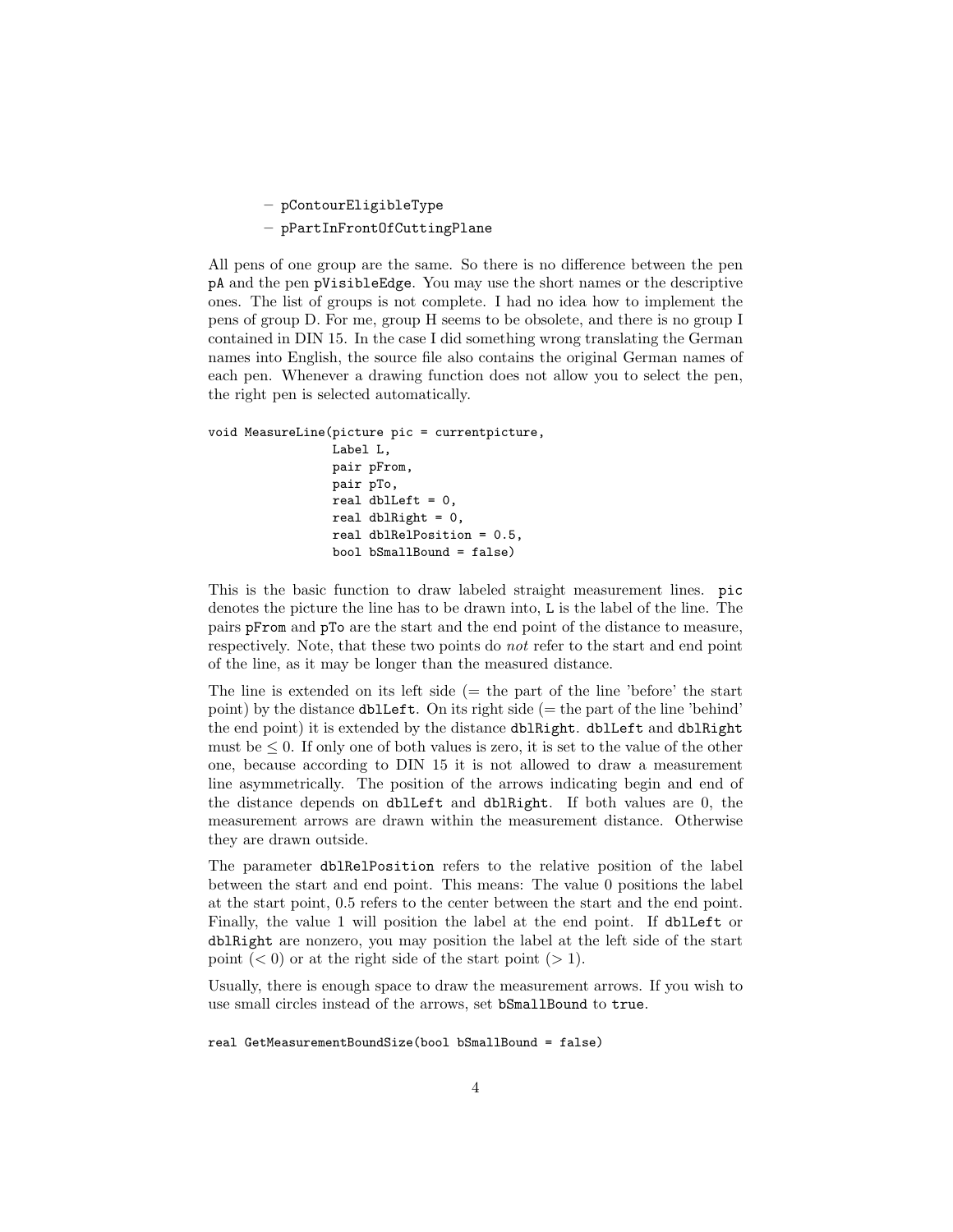Returns the size of the arrow or the small bound circle used for measurement lines.

guide GetMeasurementBound(bool bSmallBound = false)

Returns the correctly scaled guide of the arrow or the small bound circle used for measurement lines.

```
void MeasureParallel(picture pic = currentpicture,
                     Label L,
                     pair pFrom,
                     pair pTo,
                     real dblDistance,
                     // Variables from MeasureLine
                     real dblLeft = 0,
                     real dblRight = 0,
                     real dblRelPosition = 0.5,
                     bool bSmallBound = false)
```
Usually, measurement lines are placed outside the drawing with reference lines to the measured distance. pFrom and pTo denote the points of the drawing marking the begin and the end of the distance to measure, and not the begin and the end of the measurement line as in the case of the function MeasureLine. The measurement line is placed dblDistance away from the distance to measure. If you would be at pFrom and look into the direction pTo, it is placed on the left for positive values of dblDistance. For negative values, it is positioned on the right. For the meaning of the other parameters see the function MeasureLine.

```
guide MakeFreehand(pair pFrom, pair pTo,
                   real dblRelDivisionLength = 12.5,
                   real dblRelDistortion = 2.5,
                   bool bIncludeTo = true)
```
To draw a line between two points, which is not straight, but more like a freehand line, use this function. The pairs pFrom and pTo denote start and end point, respectively. dblRelDivisionLength is the length of the parts, the line is subdivided into. dblRelDistortion is the amount of distortion. Both sizes are given relative to the width of a freehand line. If bIncludeTo is true, the point pTo is added to the path. Otherwise it is not. This may be useful for converting a guide containing more than two points to a freehand line.

### 4 Example

To produce figure 1, use this code: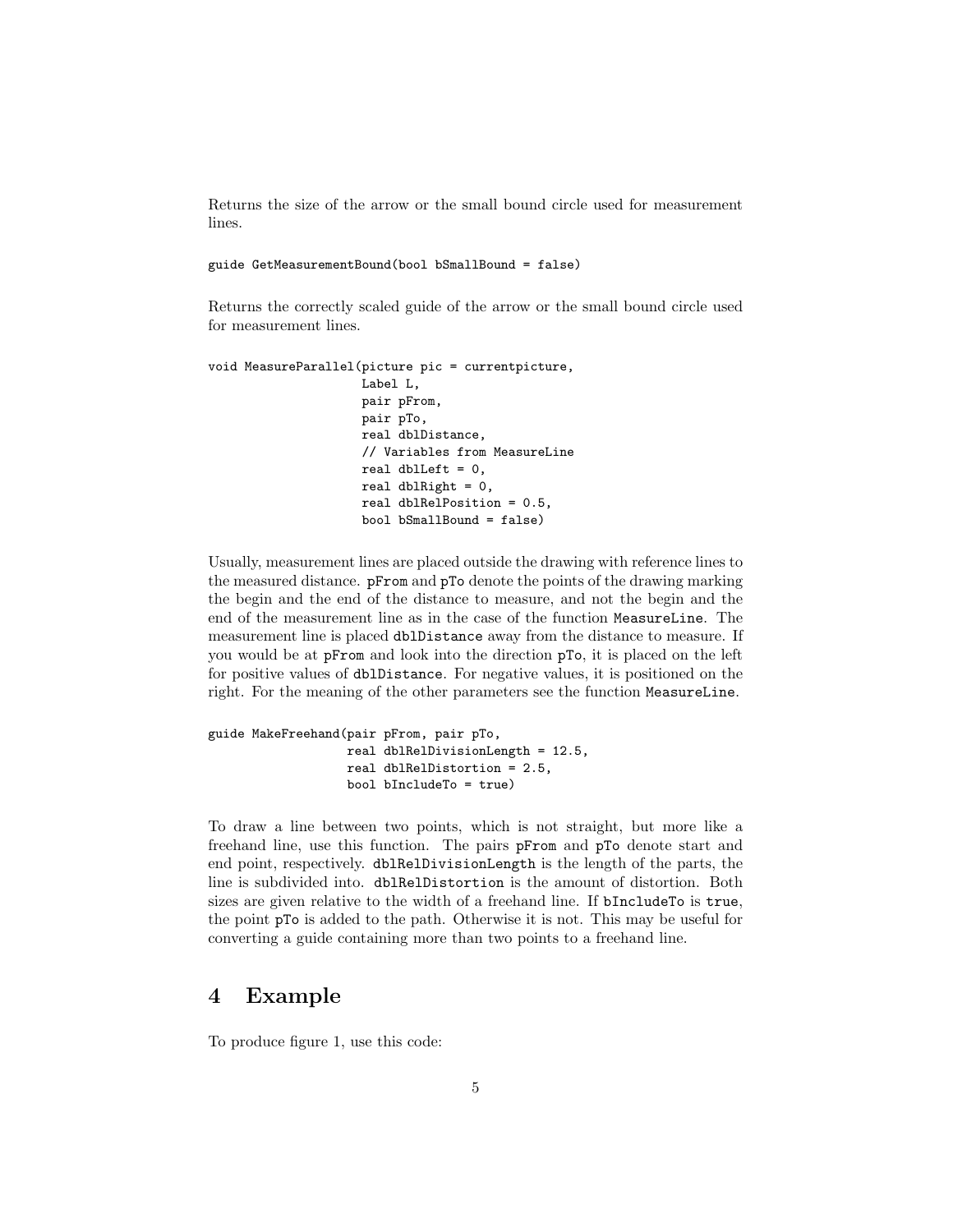

Figure 1: Example showing the measurement capabilities and a small freehand line.

```
import CAD;
sCAD cad = sCAD.Create();
// Freehand line
draw(g = cad.MakeFreehand(pFrom = (3, -1)*cm, (6, -1)*cm),p = cad.pFreehand);
// Standard measurement lines
draw(g = box((0, 0)*cm, (1, 1)*cm), p = cad.pVisibleEdge);cad.MeasureParallel(L = "$\sqrt{2}$",
                   pFrom = (0, 1)*cm,pTo = (1, 0)*cm,db1Distance = -15mm;
// Label inside, shifted to the right; arrows outside
draw(g = box((2, 0)*cm, (3, 1)*cm), p = cad.pVisibleEdge);cad.MeasureParallel(L = "1",
                    pFrom = (2, 1)*cm,pTo = (3, 1)*cm,dblDistance = 5mm,
                    dblLeft = 5mm,
                    dblRelPosition = 0.75);
// Label and arrows outside
draw(g = box((5, 0)*cm, (5.5, 1)*cm), p = cad.pVisibleEdge);cad.MeasureParallel(L = "0.5",
                    pFrom = (5, 1)*cm,pTo = (5.5, 1)*cm,dblDistance = 5mm,
                    dblLeft = 10mm,dblRelPosition = -1);// Small bounds, asymmetric measurement line
draw(g = box((7, 0)*cm, (7.5, 1)*cm), p = cad.pVisibleEdge);cad.MeasureParallel(L = "0.5",
                   pFrom = (7, 1)*cm,
```